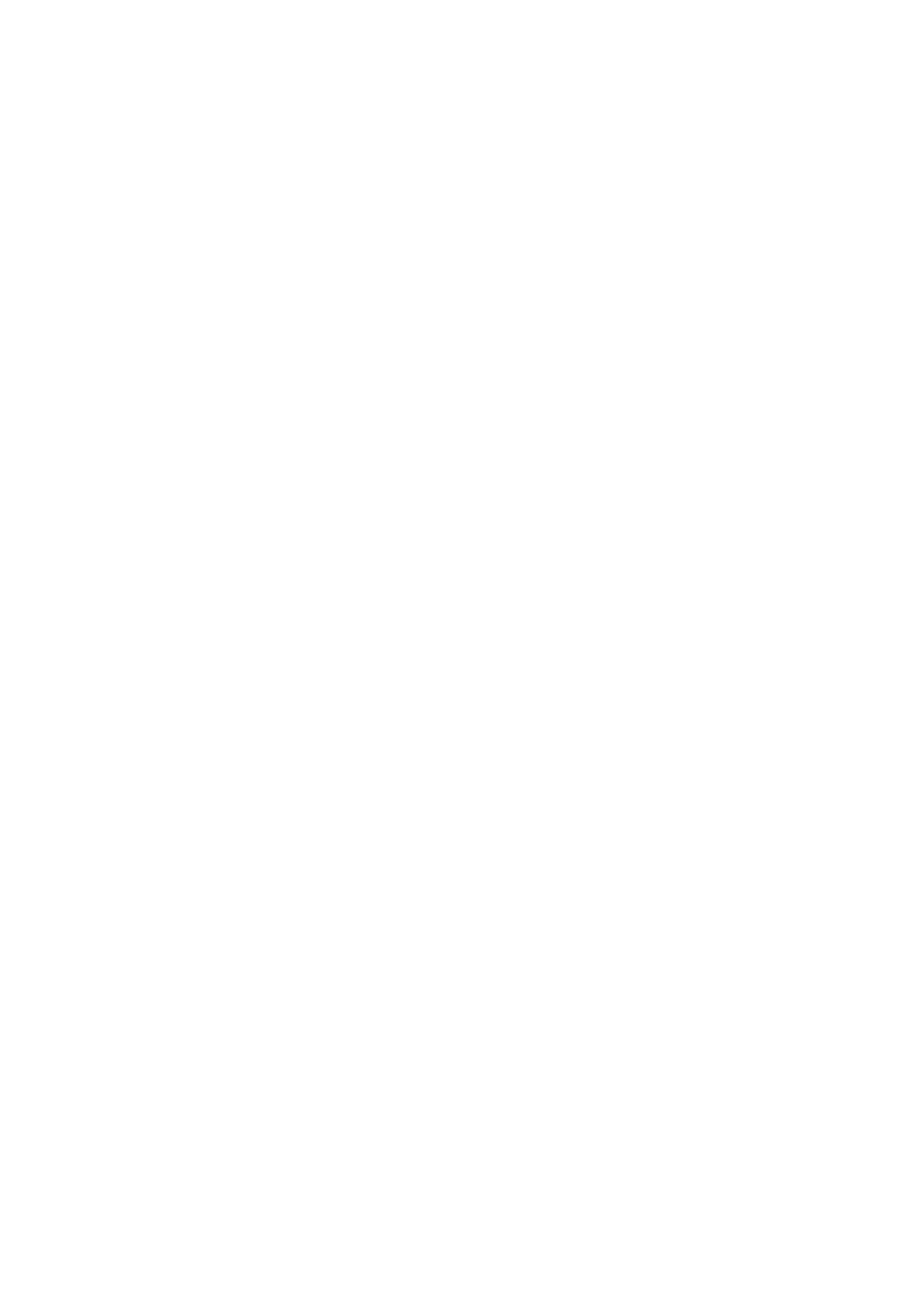

**Remuneration Report**

**For Employees Remunerated £70,000 and above in 2012**

**In support of the 2012 Financial Report and Accounts**

**August 2013**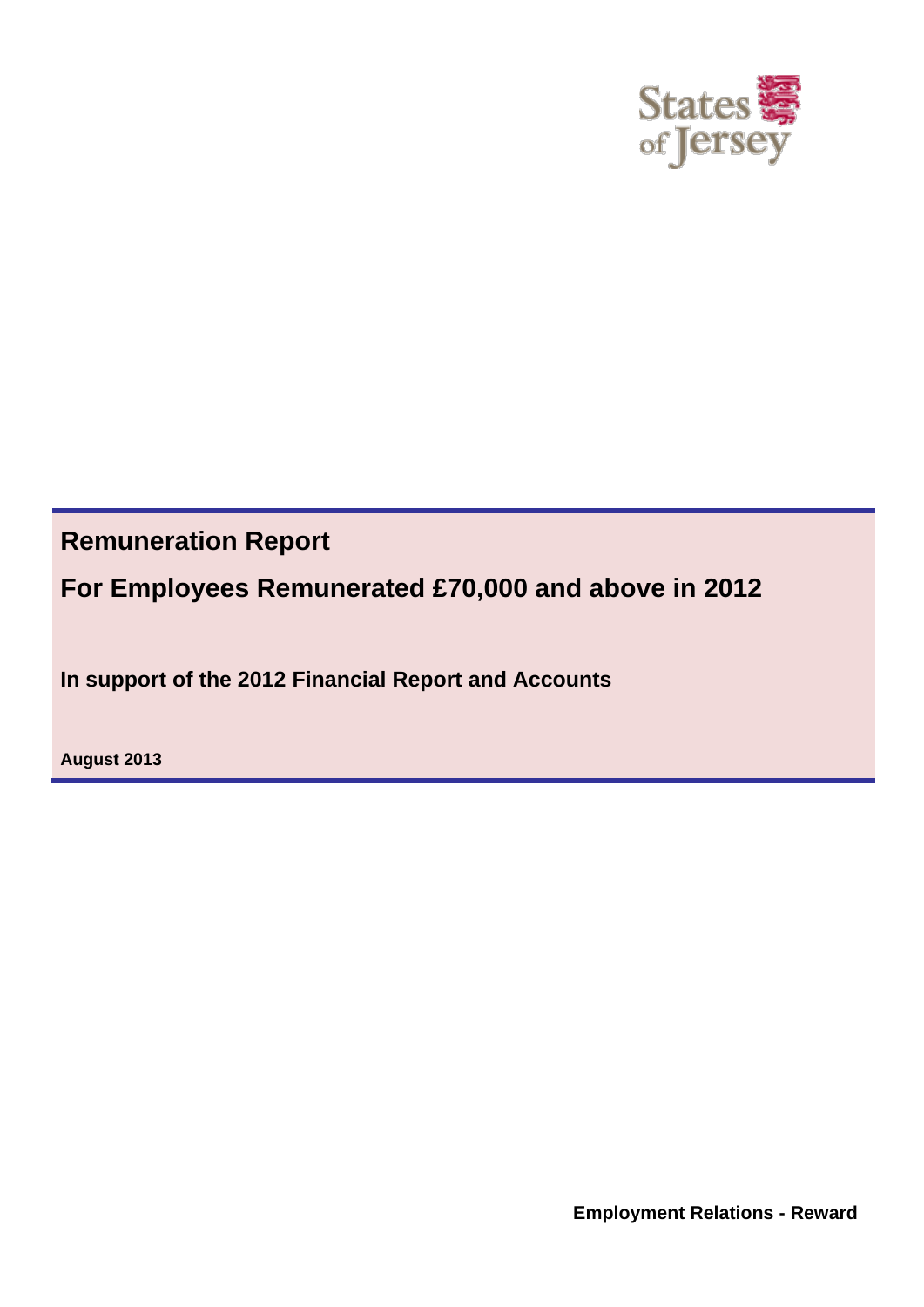### **Contents**

**Page** 

| 1. | <b>Background</b>                                             | $\mathbf{2}$ |
|----|---------------------------------------------------------------|--------------|
| 2. | Analysis of employees remunerated between £70,000 and £99,999 | 3            |
| 3. | Analysis of employees remunerated in excess of £100,000       | 4            |
| 4. | States of Jersey roles paid over £100,000                     |              |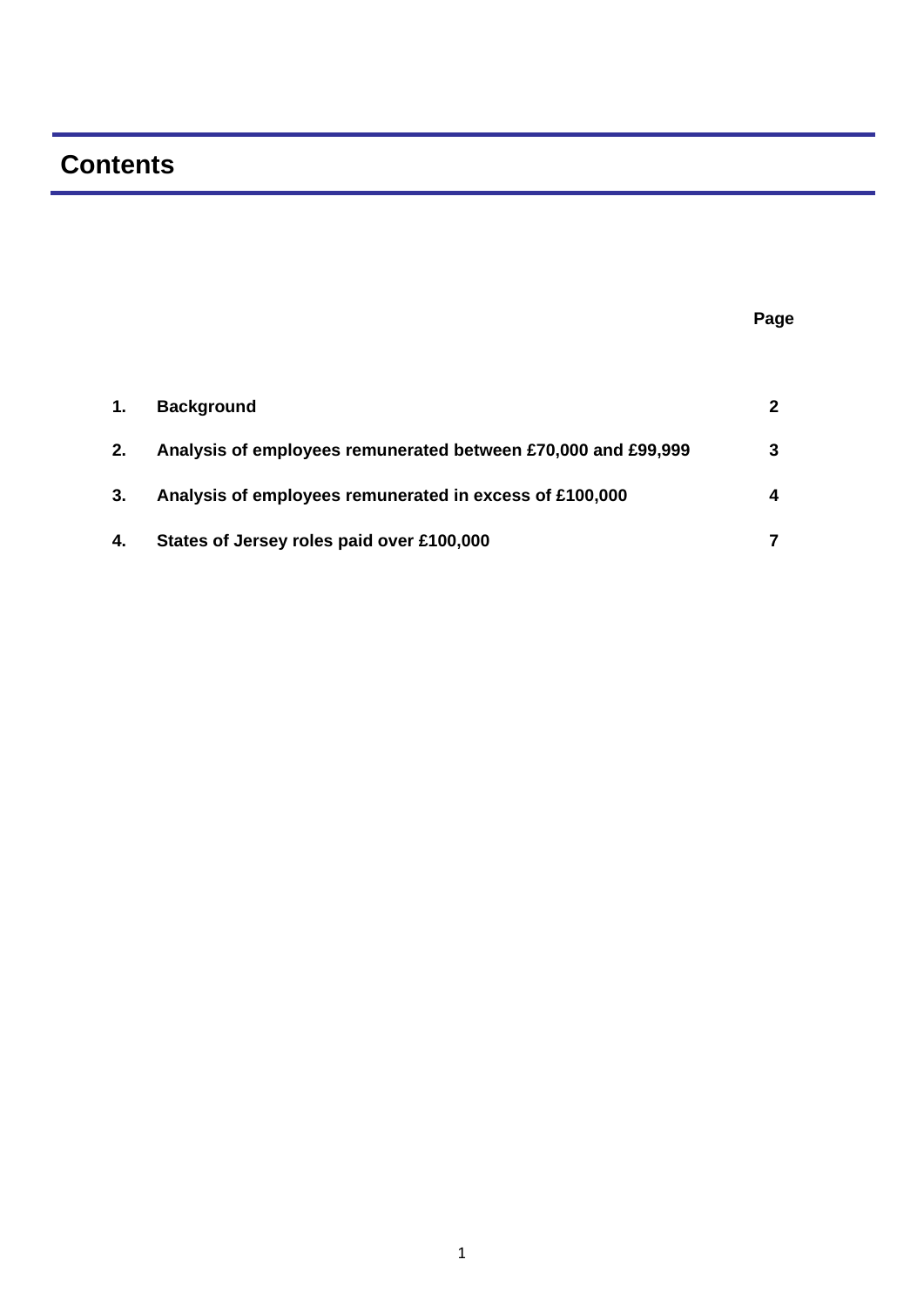#### **1 Background**

**1.1** In accordance with normal practice, the States Treasurer has included a table in the Financial Report and Accounts regarding a segmental analysis of the remuneration of States of Jersey employees who earned in excess of £100,000 in 2012. This report provides further details of the annual remuneration for high earning States of Jersey employees that earned £70,000 and above in 2012. Please note this will be the final year where £70,000 is used as the lower threshold for reporting with the intention to increase this to £80,000 next year, due to the inevitable rise in the value of salaries as a result of macro and micro economic factors (i.e. cost of living increases / pay awards etc.).

#### **1.2** Segmental Analysis of Staff

The table below provides details of the numbers of employees (including, for example, Chief Officers, Hospital Consultants, Head Teachers, Deputy Heads, Senior Teachers and Civil Servants) who received remuneration of more than £70,000. Remuneration includes Salary and Pension Contributions paid by the States.

|                      |                    | 2011           |                    | 2012           |
|----------------------|--------------------|----------------|--------------------|----------------|
| Remuneration         | <b>Non Traders</b> | <b>Traders</b> | <b>Non Traders</b> | <b>Traders</b> |
| £70,000 - £89,999    | 341                | 34             | 367                | 26             |
| £90,000 - £109,999   | 107                | 18             | 98                 | 19             |
| £110,000 - £129,999  | 55                 | $\overline{2}$ | 49                 | $\overline{2}$ |
| £130,000 - £149,999  | 26                 | 1              | 47                 | 1              |
| £150,000 - £169,999  | 22                 | $\Omega$       | 30                 | 0              |
| £170,000 - £189,999  | 12                 | $\Omega$       | 11                 | 0              |
| £190,000 - £209,999  | 4                  | $\Omega$       | 4                  | $\Omega$       |
| £210,000 - £229,999  | 1                  | 0              | $\overline{2}$     | $\Omega$       |
| £230,000 - £249,999  | 1                  | $\Omega$       | 1                  | 0              |
| £250,000 - £269,999  | $\Omega$           | $\Omega$       | 0                  | $\Omega$       |
| £270,000 - £289,999  | 1                  | $\Omega$       | 1                  | $\Omega$       |
| £290,000 - £309,999  | 1                  | $\Omega$       | 1                  | $\Omega$       |
| <b>Total</b>         | 571                | 55             | 611                | 48             |
| <b>Overall Total</b> | 626                |                |                    | 659            |

- **1.3** 659 Public Sector Employees received gross remuneration of £70,000 and above representing approximately 10.49 per cent of the total Public Sector (6282 FTE as at  $31/12/2012^1$ ). Gross remuneration includes basic pay, any additional payments (e.g. additional hours payments, overtime, standby and work/skill related payments) and employer's pension contributions (median 13.47% of basic pay).
- **1.4** The number of employees that earned in excess of £70,000 has increased since 2011. Upon further analysis of the data, it appears there were two main areas of growth:

 $\overline{\phantom{a}}$ 

 $^1$  The actual adjusted figure taken from the 2012 Corporate Report.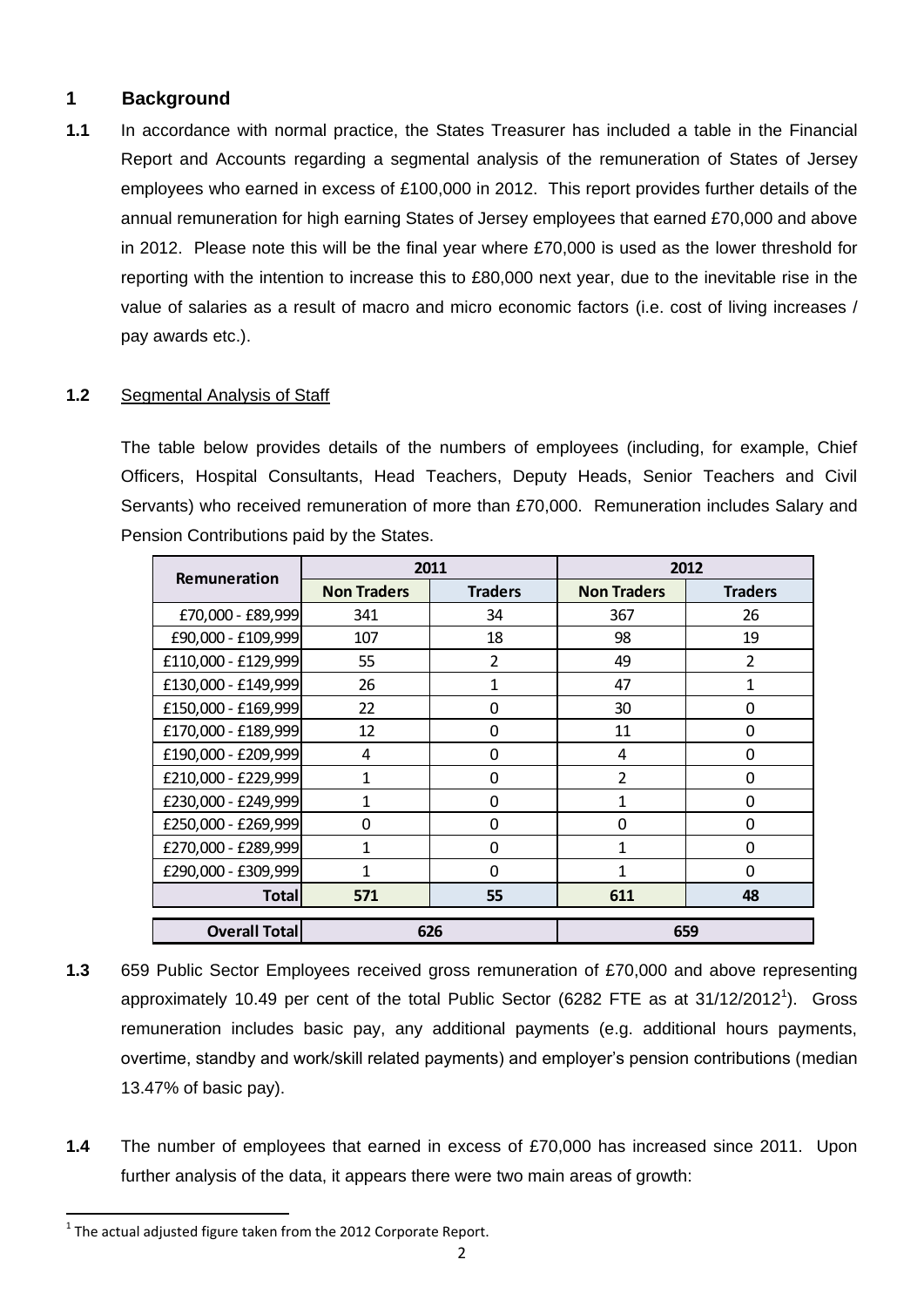- Within the Civil Service A Grades, there were a number of employees that were on the cusp of either the £70,000 or £100,000 threshold, that were tipped over as a result of the 1% nonconsolidated award in 2012, there were also a few roles that were re-evaluated to a higher grade within 2012 and a small number of new recruits.
- Within the Doctors and Hospital Consultant's pay group a new middle grade contract was introduced in October 2011, with the majority of Doctors transferring over in early 2012. All middle grade doctors saw an increase in salary and also received a lump sum for transferring across to the new Terms and Conditions, which was introduced as a direct result of newly established terms and conditions for this cohort in the NHS and the introduction of extended consultants' hours in the Emergency Department to improve patient care and safety. While there was not a particularly high number of recruitments during 2012, a high number of Hospital Consultant recruitments (mainly replacement posts) are expected for 2013 so there is likely to be an increase within this area in the 2013 report.

#### **2. Analysis of employees remunerated between £70,000 and £99,999**

| <b>Number of Employees</b> | <b>Salary Band</b> |
|----------------------------|--------------------|
| 461                        | £70,000 to £99,999 |

**2.1** In 2012, 461 Employees received a total (gross) remuneration<sup>2</sup> between £70,000 and £99,999, a breakdown by Department and Pay Group<sup>3</sup> is shown below:

|                                           | <b>Gross</b>        |                                                | Gross               |
|-------------------------------------------|---------------------|------------------------------------------------|---------------------|
| <b>Department</b>                         | <b>Remuneration</b> | Pay Group                                      | <b>Remuneration</b> |
|                                           | (inc. Pension)      |                                                | (inc. Pension)      |
| <b>Chief Minister's Department</b>        | 33                  | Air Traffic Control                            | 14                  |
| Department of the Environment             | 26                  | <b>Airport Rescue &amp; Fire</b>               |                     |
| <b>Economic Development</b>               | 9                   | <b>Ambulance Operations</b>                    | 4                   |
| <b>Education, Sport &amp; Culture</b>     | 109                 | <b>Civil Servants</b>                          | 255                 |
| <b>Health &amp; Social Services</b>       | 85                  | <b>Civil Service A Grades</b>                  | 2                   |
| <b>Home Affairs</b>                       | 74                  | <b>Crown Officer</b>                           | 9                   |
| <b>Housing</b>                            | 5.                  | <b>Doctors &amp; Consultants</b>               | 9                   |
| Ports of Jersey                           | 37                  | <b>Energy from Waste</b>                       | 5                   |
| <b>Non Ministerial States Funded</b>      | 20                  | <b>Fire &amp; Rescue Service</b>               | 3                   |
| <b>Social Security</b>                    | 6                   | Heads & Deputies / HC Managers / Teachers      | 87                  |
| <b>States Assembly</b>                    | 0                   | <b>Manual Workers</b>                          |                     |
| <b>Transport &amp; Technical Services</b> | 24                  | <b>Nurses &amp; Midwives</b>                   | 6                   |
| Treasury & Resources                      | 33                  | <b>Paramedics</b>                              | 8                   |
| <b>Grand Total</b>                        | 461                 | <b>Police Service</b>                          | 43                  |
|                                           |                     | Prison                                         | 4                   |
|                                           |                     | <b>PCH* - Chief Officers</b>                   |                     |
|                                           |                     | PCH* - Jud.Greffe / Crown Appts. / Law Drafts. |                     |

\*PCH = Personal Contract Holders

**Grand Total 461**

 $\overline{a}$ 

 $^2$  This year, pay in lieu of notice, redundancy payments and any social security payments have been excluded in line with the 2012 financial report and accounts. Basic Pay is also inclusive of the 2012 non-consolidated award.

<sup>&</sup>lt;sup>3</sup> Within the Pav Group table the term 'Civil Servant' includes a number of professions such as States Vet, Official Analyst, Senior Ambulance Officers, Meteorologists, Engineers, Accountants, Customs & Immigration Officers, Physiotherapists, Pathologists, Microbiologists, Radiologists and Pharmacists – although not all earn in excess of £100,000.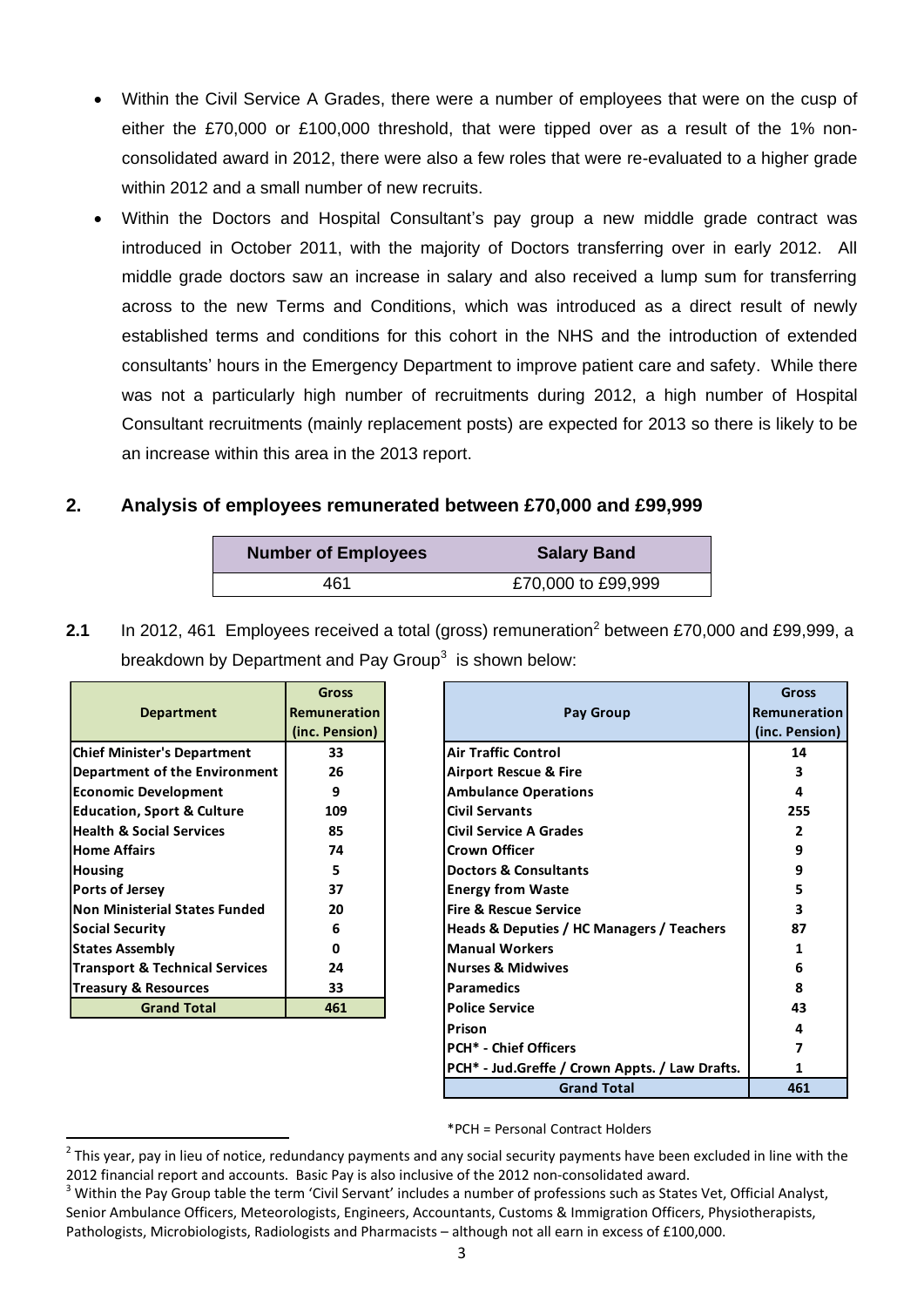- **2.3** Further detail of the 461 employees remunerated between £70,000 and £99,999 by Department and Grade is provided in Appendix B.
- **2.4** Out of the 461 Employees remunerated between £70,000 and £99,999:
	- 174 received basic pay in excess of £70,000 (excluding any pensionable supplements etc, that may also be considered part of an individual's base pay)
	- 138 Employees' remuneration increased above £70,000 when considering the employer's pension contributions and;
	- 149 employees received elements of additional pay (excluding pension) such as; standby pay, additional hours worked, work or skill based allowances that increased their gross remuneration to between £70,000 and £99,000.

#### **3. Analysis of Employees remunerated in excess of £100,000**

| <b>Number of Employees</b> | <b>Salary Band</b>   |
|----------------------------|----------------------|
| 198                        | £100,000 to £309,999 |

**3.1** In 2012, 198 Employees received a total (gross) remuneration of over £100,000, a breakdown by Department and Pay Group is shown below:

> **Gross Remuneration (inc. Pension)**

|                                           | <b>Gross</b>        |                                                | Gros      |
|-------------------------------------------|---------------------|------------------------------------------------|-----------|
| <b>Department</b>                         | <b>Remuneration</b> | <b>Pay Group</b>                               | Remuner   |
|                                           | (inc. Pension)      |                                                | (inc. Pen |
| <b>Chief Minister's Department</b>        | 14                  | <b>ICivil Service A Grades</b>                 | 22        |
| <b>Department of the Environment</b>      | 2                   | Air Traffic Control                            | 5         |
| <b>Economic Development</b>               | 3                   | <b>Civil Servants</b>                          | 13        |
| <b>Education, Sport &amp; Culture</b>     | 8                   | <b>IDoctors &amp; Consultants</b>              | 98        |
| <b>Health &amp; Social Services</b>       | 106                 | <b>Heads &amp; Deputies / HC Managers</b>      |           |
| <b>Home Affairs</b>                       | 15                  | <b>Police Service</b>                          | 7         |
| <b>Housing</b>                            | 2                   | <b>IPCH* - Chief Officers</b>                  | 18        |
| Ports of Jersey                           | 11                  | PCH* - Jud.Greffe / Crown Appts. / Law Drafts. | 28        |
| <b>Non Ministerial States Funded</b>      | 22                  | <b>Grand Total</b>                             | 198       |
| <b>Social Security</b>                    | 2                   |                                                |           |
| <b>States Assembly</b>                    | $\overline{2}$      | *PCH = Personal Contract Holders               |           |
| <b>Transport &amp; Technical Services</b> | 3                   |                                                |           |
| <b>Treasury &amp; Resources</b>           | 8                   |                                                |           |
| <b>Grand Total</b>                        | 198                 |                                                |           |

| 3.2 |  | Out of the 198 Employees remunerated in excess of £100,000: |  |
|-----|--|-------------------------------------------------------------|--|
|     |  |                                                             |  |

- 99 Employees earned basic pay in excess of £100,000,
- 44 Employees' remuneration increased above £100,000 when considering the employer's pension contributions and;
- 55 Employees received less than £100,000 in basic pay and pension however additional payments such as; standby pay, additional hours worked, work or skill based allowances and market supplements increased their gross remuneration in excess of £100,000.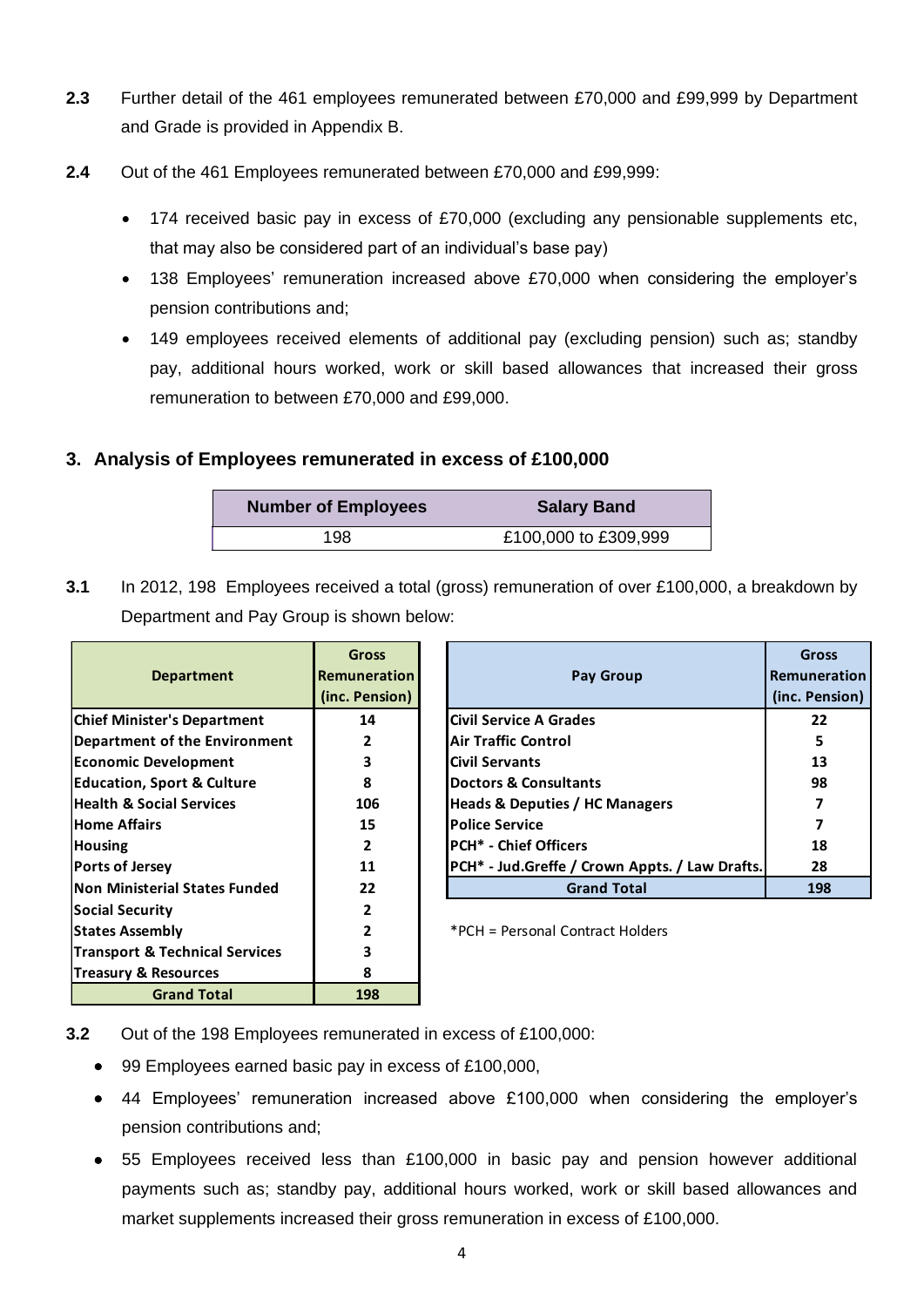- **3.3** The analysis in the following tables focus on employees' remunerated over £100,000 within two parameters:
	- **Basic Pay** only (page 5) and **Total Gross remuneration** (page 6), which includes basic pay, any allowances<sup>4</sup> that have been paid via payroll and the employers' pension contributions.
- **3.4** The tables below detail employees whose basic pay (excluding the addition of any allowances and pension) was greater than £100,000 in 2012, by department and by pay group.

| Basic pay only       | Basic pay only |
|----------------------|----------------|
| <b>By Department</b> | By Pay Group   |

|                                           |                | <b>Total</b> |                                               |                | Tot          |
|-------------------------------------------|----------------|--------------|-----------------------------------------------|----------------|--------------|
| £100,000 To £109,999                      |                |              | £100,000 To £109,999                          |                |              |
| Chief Minister's Department               | 3              |              | Civil Servants / A Grades                     | 3              |              |
| Education, Sport & Culture                | $\overline{2}$ |              | Doctors & Consultants                         | 7              |              |
| <b>Health &amp; Social Services</b>       | 9              | 22           | Heads & Deputies / HC Managers                | $\overline{2}$ | 22           |
| <b>Home Affairs</b>                       | 3              |              | PCHs / Jud. Greffe / Crown Apts / Law Drafts. | $\overline{7}$ |              |
| Non Ministerial States Funded             | 4              |              | PCHs / Chief Officers                         | 3              |              |
| Treasury & Resources                      | 1              |              | £110,000 To £119,999                          |                |              |
| £110,000 To £119,999                      |                |              | Civil Servants / A Grades                     | 3              |              |
| <b>Chief Minister's Department</b>        | 3              |              | Doctors & Consultants                         | 12             | 26           |
| <b>Health &amp; Social Services</b>       | 13             |              | PCHs / Jud. Greffe / Crown Apts / Law Drafts. | 8              |              |
| <b>Home Affairs</b>                       | 1              |              | PCHs / Chief Officers                         | 3              |              |
| Housing                                   | 1              | 26           | £120,000 To £129,999                          |                |              |
| Non Ministerial States Funded             | 5              |              | Civil Servants / A Grades                     | 1              |              |
| <b>Social Security</b>                    | 1              |              | Doctors & Consultants                         | 9              |              |
| <b>States Assembly</b>                    | 1              |              | PCHs / Jud. Greffe / Crown Apts / Law Drafts. | 1              | 12           |
| Treasury & Resources                      | 1              |              | PCHs / Chief Officers                         | 1              |              |
| £120,000 To £129,999                      |                |              | £130,000 To £139,999                          |                |              |
| <b>Chief Minister's Department</b>        | 1              |              | Doctors & Consultants                         | 12             |              |
| Department of the Environment             | 1              |              | PCHs / Jud. Greffe / Crown Apts / Law Drafts. | $\mathbf{1}$   | 19           |
| <b>Health &amp; Social Services</b>       | 9              | 12           | PCHs / Chief Officers                         | 6              |              |
| Non Ministerial States Funded             | 1              |              | £140,000 To £149,999                          |                |              |
| £130,000 To £139,999                      |                |              | Civil Servants / A Grades                     | 1              |              |
| <b>Chief Minister's Department</b>        | 1              |              | Doctors & Consultants                         | 4              | 8            |
| Economic Development                      | 1              |              | PCHs / Jud. Greffe / Crown Apts / Law Drafts. | 2              |              |
| Education, Sport & Culture                | 1              |              | PCHs / Chief Officers                         | 1              |              |
| <b>Health &amp; Social Services</b>       | 12             |              | £150,000 To £159,999                          |                |              |
| <b>Home Affairs</b>                       | 1              | 19           | Doctors & Consultants                         | 1              |              |
| Ports of Jersey                           | 1              |              | PCHs / Jud. Greffe / Crown Apts / Law Drafts  | $\mathbf{1}$   | 2            |
| Non Ministerial States Funded             | 1              |              | £160,000 To £169,999                          |                |              |
| <b>Transport &amp; Technical Services</b> | 1              |              | Doctors & Consultants                         | 3              | 3            |
| £140,000 To £149,999                      |                |              | £170,000 To £179,999                          |                |              |
| <b>Health &amp; Social Services</b>       | 4              |              | Doctors & Consultants                         | 1              |              |
| Non Ministerial States Funded             | $\overline{2}$ | 8            | PCHs / Jud. Greffe / Crown Apts / Law Drafts. | 1              | 4            |
| <b>Transport &amp; Technical Services</b> | $\overline{2}$ |              | PCHs / Chief Officers                         | 2              |              |
| £150,000 To £159,999                      |                |              | £180,000 To £189,999                          |                |              |
| <b>Health &amp; Social Services</b>       | 1              |              | Doctors & Consultants                         | 1              |              |
| Non Ministerial States Funded             | 1              | 2            | PCHs / Jud. Greffe / Crown Apts / Law Drafts. | $\mathbf{1}$   | 2            |
| £160,000 To £169,999                      |                |              | £210,000 To £219,999                          |                |              |
| <b>Health &amp; Social Services</b>       | 3              | 3            | PCHs / Jud. Greffe / Crown Apts / Law Drafts. | 1              | $\mathbf{1}$ |
| £170,000 To £179,999                      |                |              |                                               |                | 99           |
| Chief Minister's Department               | 1              |              |                                               |                |              |
| <b>Health &amp; Social Services</b>       | 2              | 4            | *PCH = Personal Contract Holders              |                |              |
| Non Ministerial States Funded             | 1              |              |                                               |                |              |
| £180,000 To £189,999                      |                |              |                                               |                |              |
| <b>Health &amp; Social Services</b>       | 1              | 2            |                                               |                |              |
| Non Ministerial States Funded             | 1              |              |                                               |                |              |
| £210,000 To £219,999                      |                |              |                                               |                |              |
| Non Ministerial States Funded             | 1              | 1            |                                               |                |              |
|                                           |                | 99           |                                               |                |              |

|              | <b>By Pay Group</b>                           |                |              |
|--------------|-----------------------------------------------|----------------|--------------|
| <b>Total</b> |                                               |                | <b>Total</b> |
|              | £100,000 To £109,999                          |                |              |
|              | Civil Servants / A Grades                     | 3              |              |
|              | Doctors & Consultants                         | 7              |              |
|              | Heads & Deputies / HC Managers                | $\overline{2}$ | 22           |
| 22           | PCHs / Jud. Greffe / Crown Apts / Law Drafts. | 7              |              |
|              | PCHs / Chief Officers                         | 3              |              |
|              | £110,000 To £119,999                          |                |              |
|              | Civil Servants / A Grades                     | 3              |              |
|              | Doctors & Consultants                         | 12             |              |
|              | PCHs / Jud. Greffe / Crown Apts / Law Drafts. | 8              | 26           |
|              | PCHs / Chief Officers                         | 3              |              |
|              | £120,000 To £129,999                          |                |              |
| 26           | Civil Servants / A Grades                     | 1              |              |
|              | Doctors & Consultants                         | 9              |              |
|              | PCHs / Jud. Greffe / Crown Apts / Law Drafts. | 1              | 12           |
|              | PCHs / Chief Officers                         | 1              |              |
|              | £130,000 To £139,999                          |                |              |
|              | Doctors & Consultants                         | 12             |              |
|              | PCHs / Jud. Greffe / Crown Apts / Law Drafts. | 1              | 19           |
| 12           | PCHs / Chief Officers                         | 6              |              |
|              | £140,000 To £149,999                          |                |              |
|              | Civil Servants / A Grades                     | 1              |              |
|              | Doctors & Consultants                         | 4              | 8            |
|              | PCHs / Jud. Greffe / Crown Apts / Law Drafts. | $\overline{2}$ |              |
|              | PCHs / Chief Officers                         | 1              |              |
| 19           | £150,000 To £159,999                          |                |              |
|              | Doctors & Consultants                         | 1              | 2            |
|              | PCHs / Jud. Greffe / Crown Apts / Law Drafts. | 1              |              |
|              | £160,000 To £169,999                          |                |              |
|              | Doctors & Consultants                         | 3              | 3            |
|              | £170,000 To £179,999                          |                |              |
|              | Doctors & Consultants                         | 1              |              |
| 8            | PCHs / Jud. Greffe / Crown Apts / Law Drafts. | 1              | 4            |
|              | PCHs / Chief Officers                         | 2              |              |
|              | £180,000 To £189,999                          |                |              |
| 2            | Doctors & Consultants                         | 1              | 2            |
|              | PCHs / Jud. Greffe / Crown Apts / Law Drafts. | 1              |              |
|              | £210,000 To £219,999                          |                |              |
| 3            | PCHs / Jud. Greffe / Crown Apts / Law Drafts. | 1              | 1            |
|              |                                               |                | 99           |

 4 It should be noted that the term 'allowances' includes all non-basic pay payments that were made via the payroll system during 2012, such as additional hours payments, standby pay, shift pay, expense refunds etc.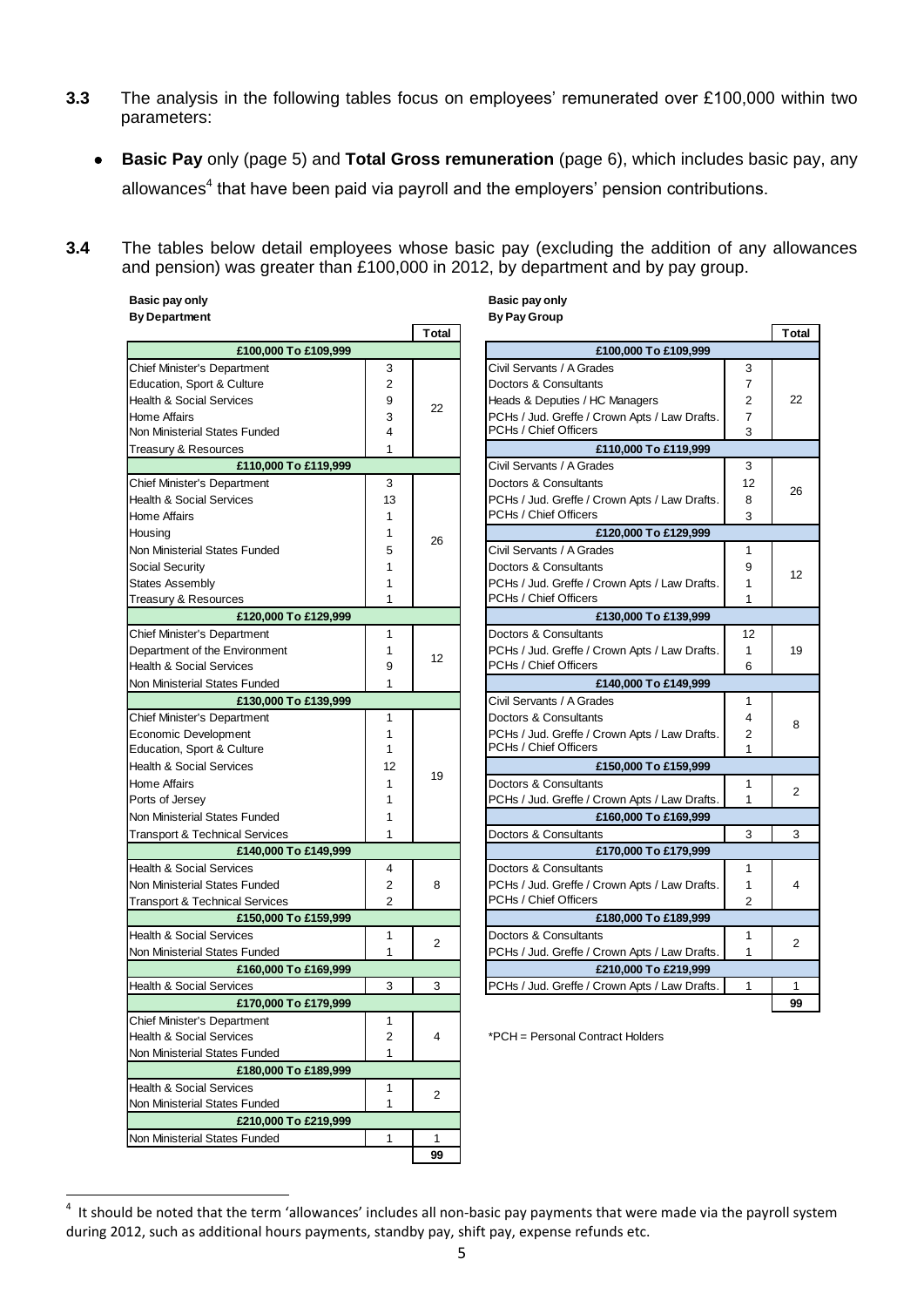**3.5** The tables below detail employee's whose gross remuneration (including basic pay, allowances and pension) was greater than £100,000 in 2012, by department and by pay group.

| Gross Remuneration (inc. allowances & pension) |                      |       | Gross Remuneration (inc. allowances & pension)                         |                |                 |
|------------------------------------------------|----------------------|-------|------------------------------------------------------------------------|----------------|-----------------|
| <b>By Department</b>                           |                      | Total | <b>By Pay Group</b>                                                    |                | Total           |
| £100,000 To £109,999                           |                      |       | £100,000 To £109,999                                                   |                |                 |
| <b>Chief Minister's Department</b>             | 2                    |       | Civil Servants / A Grades                                              | 23             |                 |
| Department of the Environment                  | 1                    |       | Doctors & Consultants                                                  | 9              |                 |
| Economic Development                           | 1                    |       | Heads & Deputies / HC Managers                                         | 4              | 49              |
| Education, Sport & Culture                     | $\overline{4}$       |       | PCHs / Jud. Greffe / Crown Apts / Law Drafts.                          | 4              |                 |
| <b>Health &amp; Social Services</b>            | 12                   |       | PCHs / Chief Officers                                                  | 2              |                 |
| Home Affairs                                   | 10                   |       | <b>Police Service</b>                                                  | $\overline{7}$ |                 |
| Housing                                        | $\mathbf{1}$         | 49    | £110,000 To £119,999                                                   |                |                 |
| Ports of Jersey                                | 8                    |       | Civil Servants / A Grades                                              | 8              |                 |
| Non Ministerial States Funded                  | 4                    |       | Doctors & Consultants                                                  | 5              |                 |
| Social Security                                | 1                    |       | Heads & Deputies / HC Managers                                         | 1              | 21              |
| <b>States Assembly</b>                         | 1                    |       | PCHs / Jud. Greffe / Crown Apts / Law Drafts.                          | 6              |                 |
| <b>Transport &amp; Technical Services</b>      | 1                    |       | PCHs / Chief Officers                                                  | 1              |                 |
|                                                | 3                    |       |                                                                        |                |                 |
| Treasury & Resources                           |                      |       | £120,000 To £129,999                                                   |                |                 |
| £110,000 To £119,999                           |                      |       | Civil Servants / A Grades                                              | 4              |                 |
| Chief Minister's Department                    | 4                    |       | Doctors & Consultants                                                  | 17             |                 |
| Economic Development                           | $\mathbf{1}$         |       | Heads & Deputies / HC Managers                                         | 1              | 30              |
| Education, Sport & Culture                     | 1                    |       | PCHs / Jud. Greffe / Crown Apts / Law Drafts.                          | 5              |                 |
| <b>Health &amp; Social Services</b>            | 6                    |       | PCHs / Chief Officers                                                  | 3              |                 |
| Home Affairs                                   | 1                    | 21    | £130,000 To £139,999                                                   |                |                 |
| Ports of Jersey                                | $\overline{2}$       |       | Civil Servants / A Grades                                              | 4              |                 |
| Non Ministerial States Funded                  | 3                    |       | Doctors & Consultants                                                  | 17             |                 |
| Transport & Technical Services                 | 1                    |       | PCHs / Jud. Greffe / Crown Apts / Law Drafts.                          | 5              | 29              |
| Treasury & Resources                           | $\overline{2}$       |       | PCHs / Chief Officers                                                  | 3              |                 |
| £120,000 To £129,999                           |                      |       | £140,000 To £149,999                                                   |                |                 |
| Chief Minister's Department                    | $\overline{4}$       |       | Doctors & Consultants                                                  | 15             |                 |
|                                                |                      |       |                                                                        |                |                 |
| Education, Sport & Culture                     | $\mathbf{1}$         |       | Heads & Deputies / HC Managers                                         | 1              | 19              |
| <b>Health &amp; Social Services</b>            | 18                   |       | PCHs / Jud. Greffe / Crown Apts / Law Drafts.                          | 1              |                 |
| Home Affairs                                   | $\overline{2}$       | 30    | PCHs / Chief Officers                                                  | 2              |                 |
| Housina                                        | 1                    |       | £150,000 To £159,999                                                   |                |                 |
| Non Ministerial States Funded                  | 3                    |       | Doctors & Consultants                                                  | 12             |                 |
| States Assembly                                | $\mathbf{1}$         |       | PCHs / Jud. Greffe / Crown Apts / Law Drafts.                          | 3              | 18              |
| £130,000 To £139,999                           |                      |       | PCHs / Chief Officers                                                  | 3              |                 |
| <b>Chief Minister's Department</b>             | $\overline{2}$       |       | £160,000 To £169,999                                                   |                |                 |
| Department of the Environment                  | $\mathbf{1}$         |       | Civil Servants / A Grades                                              | 1              |                 |
| <b>Health &amp; Social Services</b>            | 19                   |       | Doctors & Consultants                                                  | 10             | 12 <sup>°</sup> |
| Home Affairs                                   | 1                    | 29    | PCHs / Chief Officers                                                  | 1              |                 |
| Non Ministerial States Funded                  | 4                    |       | £170,000 To £179,999                                                   |                |                 |
| <b>Social Security</b>                         | 1                    |       | Doctors & Consultants                                                  | 6              |                 |
|                                                | 1                    |       |                                                                        | 1              |                 |
| Treasury & Resources                           |                      |       | PCHs / Jud. Greffe / Crown Apts / Law Drafts.<br>PCHs / Chief Officers |                | 8               |
| £140,000 To £149,999                           |                      |       |                                                                        | 1              |                 |
| Education, Sport & Culture                     | $\mathbf{1}$         |       | £180,000 To £189,999                                                   |                |                 |
| <b>Health &amp; Social Services</b>            | 15                   |       | Doctors & Consultants                                                  | 3              | 3               |
| Ports of Jersey                                | 1                    | 19    | £190,000 To £199,999                                                   |                |                 |
| Non Ministerial States Funded                  | 1                    |       | Doctors & Consultants                                                  | 3              | 4               |
| <b>Transport &amp; Technical Services</b>      | 1                    |       | PCHs / Chief Officers                                                  | 1              |                 |
| £150,000 To £159,999                           |                      |       | £210,000 To £219,999                                                   |                |                 |
| Economic Development                           | 1                    |       | Doctors & Consultants                                                  | 1              | 1               |
| Education, Sport & Culture                     | 1                    |       | £220,000 To £229,999                                                   |                |                 |
| <b>Health &amp; Social Services</b>            | 12                   | 18    | PCHs / Chief Officers                                                  | 1              | 1               |
| Home Affairs                                   | 1                    |       | £230,000 To £239,999                                                   |                |                 |
| Non Ministerial States Funded                  | 3                    |       | PCHs / Jud. Greffe / Crown Apts / Law Drafts.                          | 1              | 1               |
| £160,000 To £169,999                           |                      |       | £270,000 To £279,999                                                   |                |                 |
| <b>Health &amp; Social Services</b>            |                      |       | PCHs / Jud. Greffe / Crown Apts / Law Drafts.                          | 1              |                 |
| Treasury & Resources                           | 10<br>$\overline{2}$ | 12    | £300,000 To £309,999                                                   |                | 1               |
|                                                |                      |       |                                                                        |                |                 |
| £170,000 To £179,999                           |                      |       | PCHs / Jud. Greffe / Crown Apts / Law Drafts.                          | 1              | 1               |
| <b>Chief Minister's Department</b>             | 1                    |       |                                                                        |                | 198             |
| <b>Health &amp; Social Services</b>            | 6                    | 8     |                                                                        |                |                 |
| Non Ministerial States Funded                  | 1                    |       | *PCH = Personal Contract Holders                                       |                |                 |
| £180,000 To £189,999                           |                      |       |                                                                        |                |                 |
| <b>Health &amp; Social Services</b>            | 3                    | 3     |                                                                        |                |                 |
| £190,000 To £199,999                           |                      |       |                                                                        |                |                 |
| <b>Health &amp; Social Services</b>            | 4                    | 4     |                                                                        |                |                 |
| £210,000 To £219,999                           |                      |       |                                                                        |                |                 |
| Health & Social Services                       | 1                    | 1     |                                                                        |                |                 |
| £220,000 To £229,999                           |                      |       |                                                                        |                |                 |
| <b>Chief Minister's Department</b>             | 1                    | 1     |                                                                        |                |                 |
| £230,000 To £239,999                           |                      |       |                                                                        |                |                 |
| Non Ministerial States Funded                  |                      |       |                                                                        |                |                 |
|                                                | 1                    | 1     |                                                                        |                |                 |
| £270,000 To £279,999                           |                      |       |                                                                        |                |                 |
| Non Ministerial States Funded                  | $\mathbf{1}$         | 1     |                                                                        |                |                 |

Non Ministerial States Funded 1 1 1 1

**£300,000 To £310,999**

| <b>By Pay Group</b>                           |    | Total |  |  |
|-----------------------------------------------|----|-------|--|--|
| £100,000 To £109,999                          |    |       |  |  |
| Civil Servants / A Grades                     | 23 |       |  |  |
| Doctors & Consultants                         | 9  |       |  |  |
| Heads & Deputies / HC Managers                | 4  |       |  |  |
| PCHs / Jud. Greffe / Crown Apts / Law Drafts. | 4  | 49    |  |  |
| PCHs / Chief Officers                         | 2  |       |  |  |
| Police Service                                | 7  |       |  |  |
| £110,000 To £119,999                          |    |       |  |  |
| Civil Servants / A Grades                     | 8  |       |  |  |
| Doctors & Consultants                         |    |       |  |  |
|                                               | 5  |       |  |  |
| Heads & Deputies / HC Managers                | 1  | 21    |  |  |
| PCHs / Jud. Greffe / Crown Apts / Law Drafts. | 6  |       |  |  |
| PCHs / Chief Officers                         | 1  |       |  |  |
| £120,000 To £129,999                          |    |       |  |  |
| Civil Servants / A Grades                     | 4  |       |  |  |
| Doctors & Consultants                         | 17 |       |  |  |
| Heads & Deputies / HC Managers                | 1  | 30    |  |  |
| PCHs / Jud. Greffe / Crown Apts / Law Drafts. | 5  |       |  |  |
| PCHs / Chief Officers                         | 3  |       |  |  |
| £130,000 To £139,999                          |    |       |  |  |
| Civil Servants / A Grades                     | 4  |       |  |  |
| Doctors & Consultants                         | 17 | 29    |  |  |
| PCHs / Jud. Greffe / Crown Apts / Law Drafts. | 5  |       |  |  |
| PCHs / Chief Officers                         | 3  |       |  |  |
| £140,000 To £149,999                          |    |       |  |  |
| Doctors & Consultants                         | 15 |       |  |  |
| Heads & Deputies / HC Managers                | 1  |       |  |  |
| PCHs / Jud. Greffe / Crown Apts / Law Drafts. | 1  | 19    |  |  |
| PCHs / Chief Officers                         | 2  |       |  |  |
| £150,000 To £159,999                          |    |       |  |  |
| Doctors & Consultants                         | 12 |       |  |  |
| PCHs / Jud. Greffe / Crown Apts / Law Drafts. | 3  | 18    |  |  |
| PCHs / Chief Officers                         | 3  |       |  |  |
| £160,000 To £169,999                          |    |       |  |  |
| Civil Servants / A Grades                     | 1  |       |  |  |
| Doctors & Consultants                         | 10 | 12    |  |  |
| PCHs / Chief Officers                         | 1  |       |  |  |
| £170,000 To £179,999                          |    |       |  |  |
| Doctors & Consultants                         | 6  |       |  |  |
| PCHs / Jud. Greffe / Crown Apts / Law Drafts. | 1  | 8     |  |  |
| PCHs / Chief Officers                         | 1  |       |  |  |
| £180,000 To £189,999                          |    |       |  |  |
| Doctors & Consultants                         | 3  | 3     |  |  |
| £190,000 To £199,999                          |    |       |  |  |
| Doctors & Consultants                         | 3  |       |  |  |
| PCHs / Chief Officers                         | 1  | 4     |  |  |
| £210,000 To £219,999                          |    |       |  |  |
| Doctors & Consultants                         | 1  | 1     |  |  |
| £220,000 To £229,999                          |    |       |  |  |
| PCHs / Chief Officers                         | 1  | 1     |  |  |
| £230,000 To £239,999                          |    |       |  |  |
| PCHs / Jud. Greffe / Crown Apts / Law Drafts. | 1  | 1     |  |  |
| £270,000 To £279,999                          |    |       |  |  |
| PCHs / Jud. Greffe / Crown Apts / Law Drafts. | 1  | 1     |  |  |
| £300,000 To £309,999                          |    |       |  |  |
| PCHs / Jud. Greffe / Crown Apts / Law Drafts. | 1  | 1     |  |  |
|                                               |    | 198   |  |  |

**198**